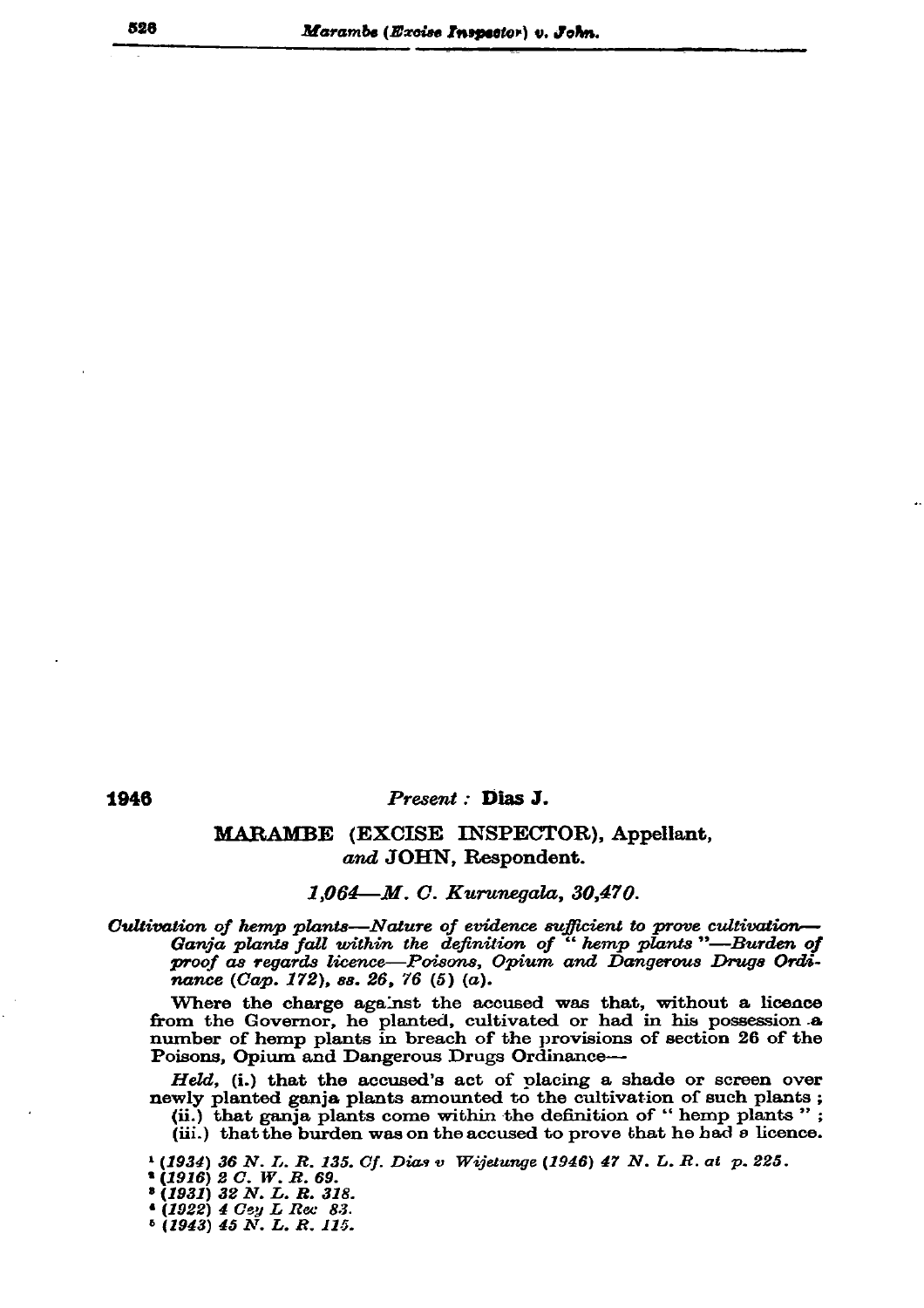PPEAL against an acquittal from the Magistrate's Court, Kurunegala.

A. O. M. Ameer, C.C., for the complainant, appellant.

C. R. Guneratne, for the accused, respondent.

Cur. adv. vult.

October 23, 1946. DIAS J.-

The charge against the accused is that on March 26, 1945, at Meegahaella, without a licence from the Governor, he planted, cultivated or had in his possession fifteen hemp plants in breach of the provisions of section 26 of the Poisons, Opium and Dangerous Drugs Ordinance (Chap. 172) and punishable under section 76  $(5)$   $(a)$  of that Ordinance.

The testimony of Excise Inspectors Marambe and Sabaratnam is to the effect that on receipt of certain information they proceeded to the spot and saw the accused by the side of a stream planting branches to serve as a screen to give shade to fifteen ganja plants. These appeared to have been newly planted. The soil was loose round them and the leaves were drooping. When the accused saw the Inspectors, he took to his heels and was arrested. The plants were then uprooted, parcelled, sealed and produced in Court. Both Inspectors say that they are ganja plants, and there has been no cross-examination to suggest that it is disputed that the plants are ganja plants.

When the case for the prosecution closed, the Magistrate without calling upon the defence, acquitted the accused holding that the evidence did not disclose that the accused planted, cultivated or possessed the ganja plants. In his opinion, the case, at its best, is only one of strong suspicion against him. The complainant appeals against that order with the sanction of the Attorney-General.

I agree with the Magistrate that there is no evidence that the accused planted or possessed these ganja plants. Is there evidence that he cultivated them? "Cultivation" is the improvement of a plant by the exercise of labour and care. In Inspector of Excise  $v$ . Lebbe<sup>1</sup> where the evidence was that a site had been cleared and prepared in a belt of jungle adjoining the garden of the accused, who was seen loosening the soil round the ganja plants growing at that spot and weeding the site, it was held that the accused had "cultivated " ganja plants.

I hold that the act of placing a shade or screen over newly planted ganja p'unts amounts to the cultivation of such plants. The evidence which the Magistrate has not disbelieved proves that these plants had been newly planted in a prepared site and that by giving cover or shade to them, the accused was engaged in cultivating them.

Ganja plants come within the definition of "hemp plants". See Wilson v. Kotalawela<sup>2</sup>. The offence with which the accused is charged is one which does not require the proof of mens rea by the prosecution-Perumal v. Arumogam<sup>3</sup>.

> 1929) 31 N.L.R. 211.  $*(1946)$  47 N. L. R. 45. <sup>8</sup> (1939) 40 N.L.R. 632.